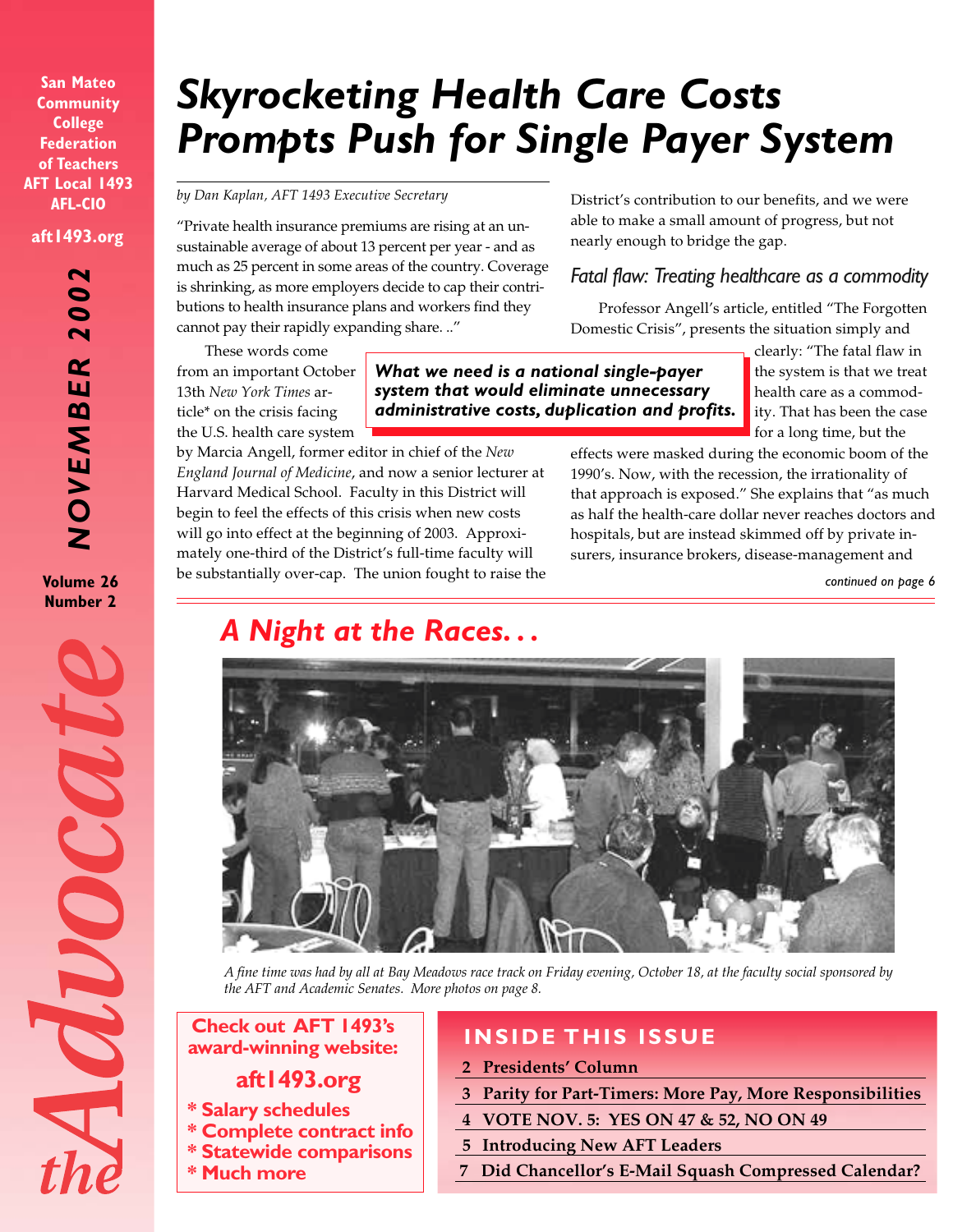# Advocat

#### **San Mateo Community College Federation of Teachers AFT Local 1493, AFL-CIO**

1700 W. Hillsdale Blvd. San Mateo, CA 94402 (650) 574-6491 aft1493.org

**Editor** Eric Brenner, Skyline, x 4177

**Editorial Board** Eric Brenner, Skyline, x 4177 Dan Kaplan, x 6491

#### **Co-Presidents**

Katharine Harer, Skyline, x 4412 Joaquin Rivera, Skyline, x 4159

**Vice President** Ernie Rodriguez, Cañada, x 3454

**Secretary** George Goth, Skyline, x 4390

**Treasurer** Anita Fisher , CSM, x6383

#### **Chapter Chairs**

Chip Chandler, Skyline, x 4286 Teeka James, CSM, x6390 Yaping Li, CSM, x6338 Romelia Thiele, Cañada, x3211

#### **Executive Committee Reps.**

Nina Floro, Skyline, x 4414 Rick Hough, Skyline, x 4193 Anne Nicholls, Cañada, x 3293 Karen Olesen, Cañada, x 3415 John Searle, CSM, x6607

#### **Part-timers Reps.**

Victoria Clinton, CSM, x 6492 Hari Costarides, Cañada, x6889x9127 Norman Prince, Skyline, x6889x9358

**Chief Grievance Officer** John Kirk, CSM, x 6386

**Executive Secretary** Dan Kaplan, x 6491



#### *PRESIDENTS' PERSPECTIVES PRESIDENTS' PERSPECTIVES*

# *Chancellor Issue Simmers as Health Care Crisis Starts to Burn*

*by Joaquin Rivera and Katharine Harer, AFT 1493 Co-Presidents*



Mid-Semester Greetings!

We hope that you are enjoying your classes and that the increase on your paychecks is helping to soften the economic crunch. It's a tense time — with war drums beating in Washington and some amount of confusion and insecurity here in the District over the legality of Chancellor Galatolo's appointment.

The AFT is concerned about this issue, as many of you are. We feel that the correct procedures must be followed. We are waiting to see what the Board's decision will be after their confidential negotiations with the State Chancellor's office are completed. The questions about Title 5 — were all hiring procedures "in limbo" after the passage of Prop. 209 or were they "in place" until new procedures were written — remain unresolved. One of the union's deepest concerns is that if the Board decides to fight this battle in court, where will the money come from to pay the hundreds of thousands of dollars in legal fees? At a time when the colleges are being asked to make permanent cuts in programs in order to manage a two billion dollar budget deficit, the expenditure of district funds to take the State Chancellor's office to court may not be a fiscally responsible decision.

## *Reviewing Faculty Hiring Procedures*

In this post 209 era, hiring procedures for faculty must also be reviewed and rewritten, and to this purpose a Faculty Hiring Task Force has been set-up with representatives from the Senate and the AFT meeting in the first phase to make initial recommendations. They will group with representatives from management, and this combined group will make recommendations to the Board. As of this writing, members of the Faculty Hiring Task Force have just been confirmed. Task force members from the Senate are: Connie Beringer (Skyline), Paul Roscelli (Cañada) and Ken Kennedy (CSM); from the AFT: Nina Floro (Skyline), Frank Young (Cañada) and Kate Motoyama (CSM). The time-line for completion of their task is some time during the Spring semester.

## *Health Care Costs Hitting Home*

Another area of concern is the health benefits crisis that is gouging the country. Most of you have, no doubt, read articles or seen media coverage on this issue. You probably know that health providers have increased their fees by as much as 25% and that there have been even more consolidations of providers, giving us even fewer choices for our health needs. We will begin to feel the hit at the beginning of 2003 when the new costs will go into effect. Approximately one-third of the District's full-time faculty will be substantially overcap starting in January. The union fought to raise the District's contribution to our benefits, and we were able to make a small amount of progress, but not nearly enough to bridge the gap. Remember: this is a national crisis**.** Everyone is feeling the effects. Please read the front-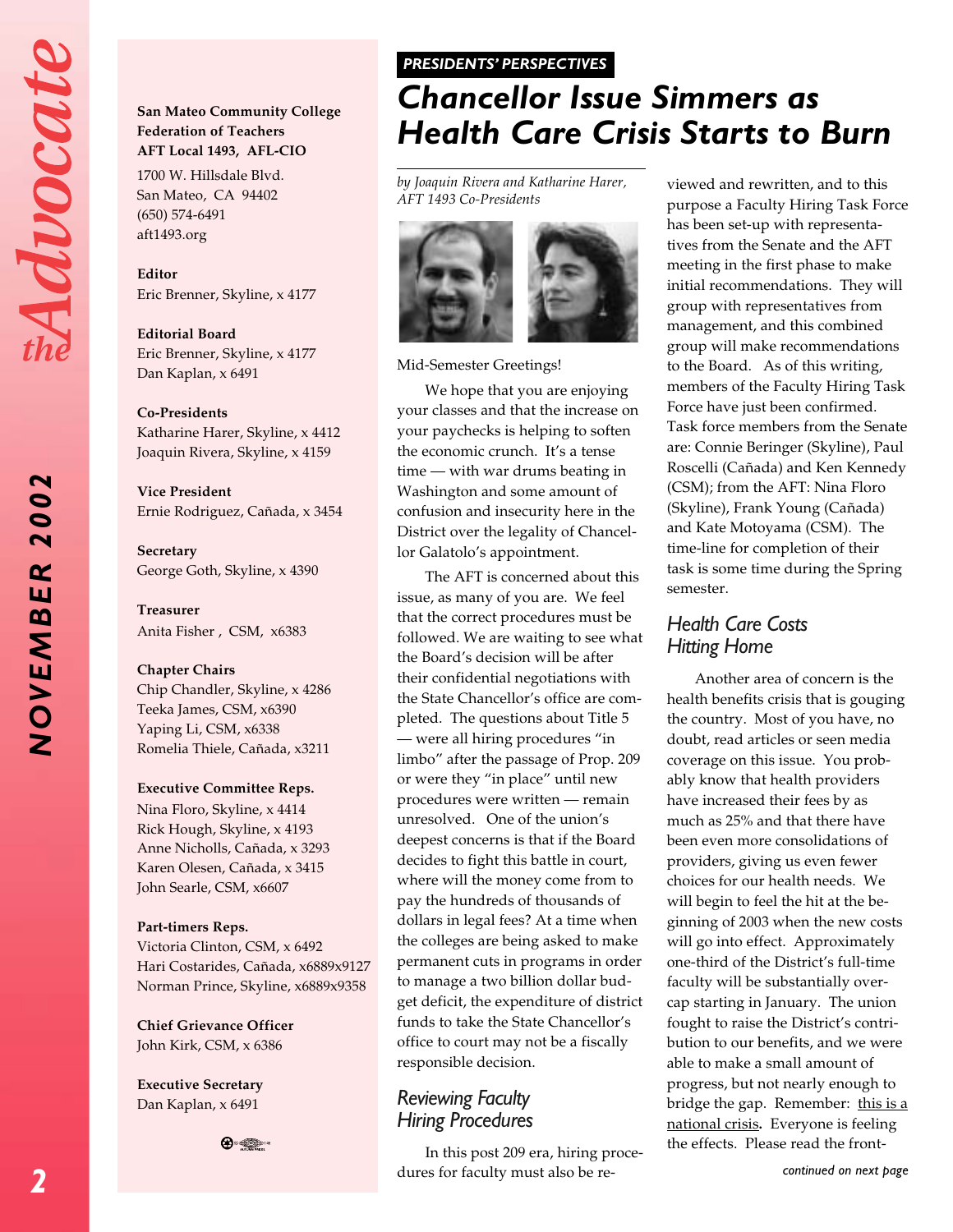Advocate

# *Defining Parity for Part Timers: With Increased Pay, Increased Responsibilities*

*Part-time faculty in community colleges across the state, including part-timers in our own district, are receiving increased raises funded from last year's \$57 million in ongoing part-time faculty equity money. That same amount has been included once again in the 2002-2003 state budget. That \$57 million annual figure, however, only covers part of the cost of establishing statewide equity. According to the guidelines attached to this funding, each district needs to come to an agreement with their bargaining agent on a definition of parity in order to take advantage of any additional funding that the legislature may provide in the future. A primary part of defining parity is setting the pro-rata percentage of a full-time instructors' pay at which part-time faculty should be paid. Before this year's allocation of part-time equity funds, the pay rates for part-time instructors in our district were at about 50% of full-time rates on a pro-rata basis. This percentage is certainly far below parity, but it will obviously increase as this year's and next year's equity funds*

*are allocated. The question is: what should the ultimate goal be for part-timers' pro-rata pay? And, as pro-rata pay is increased, should additional responsibilities be expected of part-time faculty?*

*To help answer these questions, it is instructive to look at the case of our neighboring district to the north, City College of San Francisco. AFT Local 2121, the CCSF AFT local, finds themselves in an interesting postion. Having worked consistently on raising part-time salaries over the last ten years, CCSF's part-time pay scale was at 85% before last year's allocation of part-time equity funds. For this reason, as well as for solid philosophical and pedagogical reasons, the AFT leadership at CCSF is contemplating moving to 100% parity. The following excerpt from an article in their* Union Action *newsletter by AFT President, Allan Fisher, outlines the arguments motivating this precedent-setting policy. Although our district is currently clearly not in the same position as CCSF, future increases to our parttime salary scale may lead us to consider moving to 100% parity in coming years.*

100% pro-rata pay would come with a reasonable expectation that part-time instructors perform additional nonteaching duties commensurate with their teaching load. We should work from the assumption that it is possible to achieve 100% pro-rata pay in the future, and that our goal should be to try to come to an agreement on what the responsibilities of part-time faculty should be in that context.

The union firmly believes that the benefits associated with achieving 100% pro-rata pay for part-timers far outweigh any of the concerns that have been expressed. Part-timers would feel more thoroughly integrated into the college community and would be more likely to participate in faculty planning and other committee work essential to the college. More parttimer involvement in curriculum development and committees would benefit students, departments, programs and the teaching environment. The increase in part-timer participa-

*continued on page 7*

#### *Presidents' Column*

page article in this edition of *The Advocate* to learn more about this issue. It is becoming clearer and clearer that the only real solution is a single-payer system that guarantees universal health care. When you bemoan the cost of your health benefits, think about the over 40 million people in this country who have no health benefits at all. In fact, our part-time colleagues here in the SMCCD only receive a small stipend that partially reimburses them for their medical costs. *continued from previous page*

## *CFT Women's Conference*

On an up note, two AFT activists, Katharine Harer and Nina

Floro, got a charge of inspiration at the 2002 CFT Women's Conference held in Los Angeles October 11-13. The conference, held annually, gives labor union women a chance to network, learn new skills and feel the strength of a community of women. We learned about conflict resolution (always a handy life-tool), issues around aging, faculty and classified interaction and estate planning, to name just a few of the offerings. A presentation by Quynh Nyugen, a National Organizing Director at APALA, an organization that reaches out to Asian and Pacific Islander workers, the least organized section of the labor force, was fascinating. We also heard from Gloria Johnson, a national leader of CLUW, Coalition of Labor Union Women, a true civil rights and human

rights activist. Next year we hope more SMCCD women will attend when the conference is held in northern California.

## *Plan to Apply for Sabbaticals*

Finally, keep your eyes out for information on Sabbaticals, which we negotiated as a permanent program, one option under Professional Development. The Professional Development Committee Chairs will be sending out this information on each campus in the next few weeks to help prepare those of you who may want to apply for a sabbatical leave for Fall 2003. Applications will be submitted during the Spring of 2003 for either semester or full-year leaves for the academic year 2003-4. ■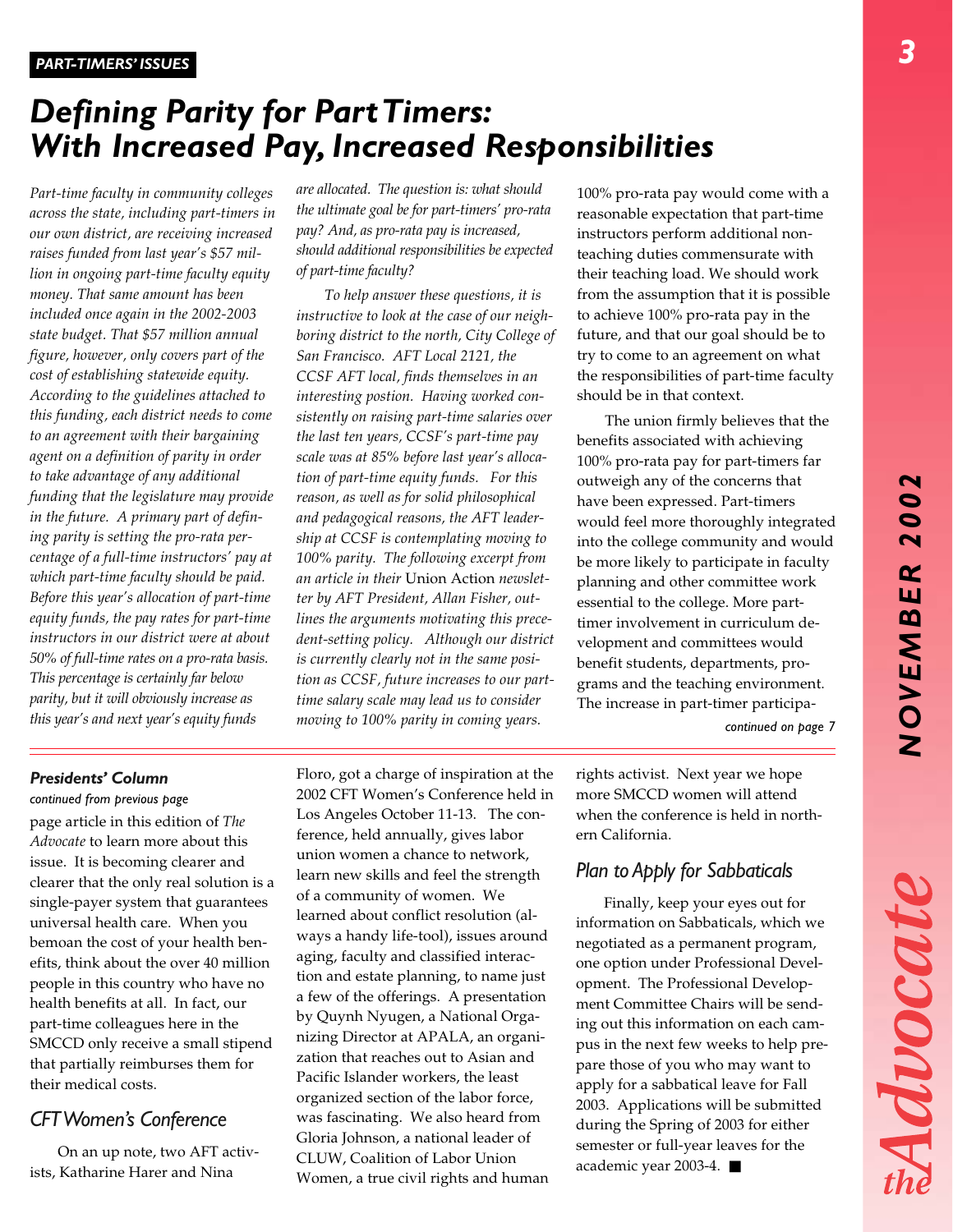*NOVEMBER 2002*

NOVEMBER

200

# *Don't Forget to Vote Tuesday, November 5*

*Aside from the governor's race, there are many important issues on the November 5th ballot. We have provided summaries of three of the propositions that we feel are particularly relevant to faculty. Don't forget to vote!* -ed.

## *Yes on Proposition 47: Kindergarten-University Public Education Facilities Bond*

Proposition 47, the Kindergarten-University Public Education Facilities Bond Act of 2002, authorizes a \$13.05 billion bond to relieve overcrowding, make safety repairs, and upgrade California's elementary, middle and high schools, community colleges, and universities. It will deliver thousands of overdue school construction and repair projects without new taxes and it requires strict accountability for the proper expenditure of funds.

## *More Classrooms to Accommodate Growing Community College Enrollment*

 Almost 529,000 additional students are expected to enroll at community college campuses by the end of the decade. Prop. 47 will help build new classrooms and upgrade older buildings to meet earthquake and safety requirements to accommodate these deserving students. Prop. 47 will help modernize existing facilities and help build new lecture halls, laboratories, libraries and other academic facilities.

Many older schools are in dire need of repair and upgrading. Prop. 47 funds will fix leaky roofs, repair broken bathrooms, upgrade inadequate electrical and fire alarm systems, install heaters and air conditioning, improve earthquake safety. Prop. 47 will also wire classrooms for the technology and computers students need to meet academic standards and compete in the modern workforce.

Prop. 47 funds cannot be spent on bureaucracy or wasteful overhead. They can only be used for school construction. In addition, projects must comply with strict accountability requirements, including mandatory audits, to safeguard against waste and mismanagement.

Proposition 47 is supported by the California Federation of Teachers, California State PTA, California Teachers Association, California Taxpayers' Association, California Chamber of Commerce, League of Women Voters of California, Community College League of California, Faculty Association of California Community Colleges, Californians for Higher Education, California Building Industry Association, California Business Roundtable, Congress of California Seniors and local teachers across the state.

## *No on Proposition 49: Schwarzenegger's Plan Would Take \$ From Social Programs*

Proposition 49 is really the kickoff of the "Arnold Schwarzenegger for governor" campaign. The actionadventure star put together this plan, which would earmark \$455 million to expand one particular after school program and guarantee its funding in the annual budget process. It sounds like a fine idea – but this initiative could hurt more children than it helps. It creates a permanent \$550 million a year "spending contract" without providing any new revenues, further straining our state's already overburdened budget. So the \$455 million would have to come out of existing school funding, taking crucial money away from the classrooms to guarantee cash for programs that make Schwarzenegger sound like a child advocate. And the language of the measure actually allows the state to cut some of the existing before- and after-school grants, so some districts may wind up getting less money. In tough budget times, the spending mandated by Prop 49 will require hard choices: Increased taxes? Or cuts in other programs that impact children, such as health care, child protection, environmental protection, or social services?

## *Yes on Proposition 52: Election Day Voter Registration*

Proposition 52, Election Day Voter Registration (EDVR) is a common sense initiative on the November ballot which will increase voter turnout while safeguarding against voter fraud. To register to vote on Election Day, Prop 52 will require a valid CA Drivers License or two other valid forms of identification proving the voter is voting in the correct polling place. EDVR is a move that is responsive to the voter---increasing the number of voices participating. When more people vote, we build a healthier state, and a more responsive government.

Election Day Voter Registration is a simple reform that would increase voter participation by removing roadblocks to increased turnout while implementing stiffer penalties for election fraud. It will ensure that voters who go the polls are properly registered and have multiple forms of identification to prove their eligibility. An independent study by political scientists at Cal-Tech and MIT found that EDVR:

- will significantly increase voter turnout in California.
- will enhance election security.
- does not benefit one political party over another.
- works well in the states that currently use it.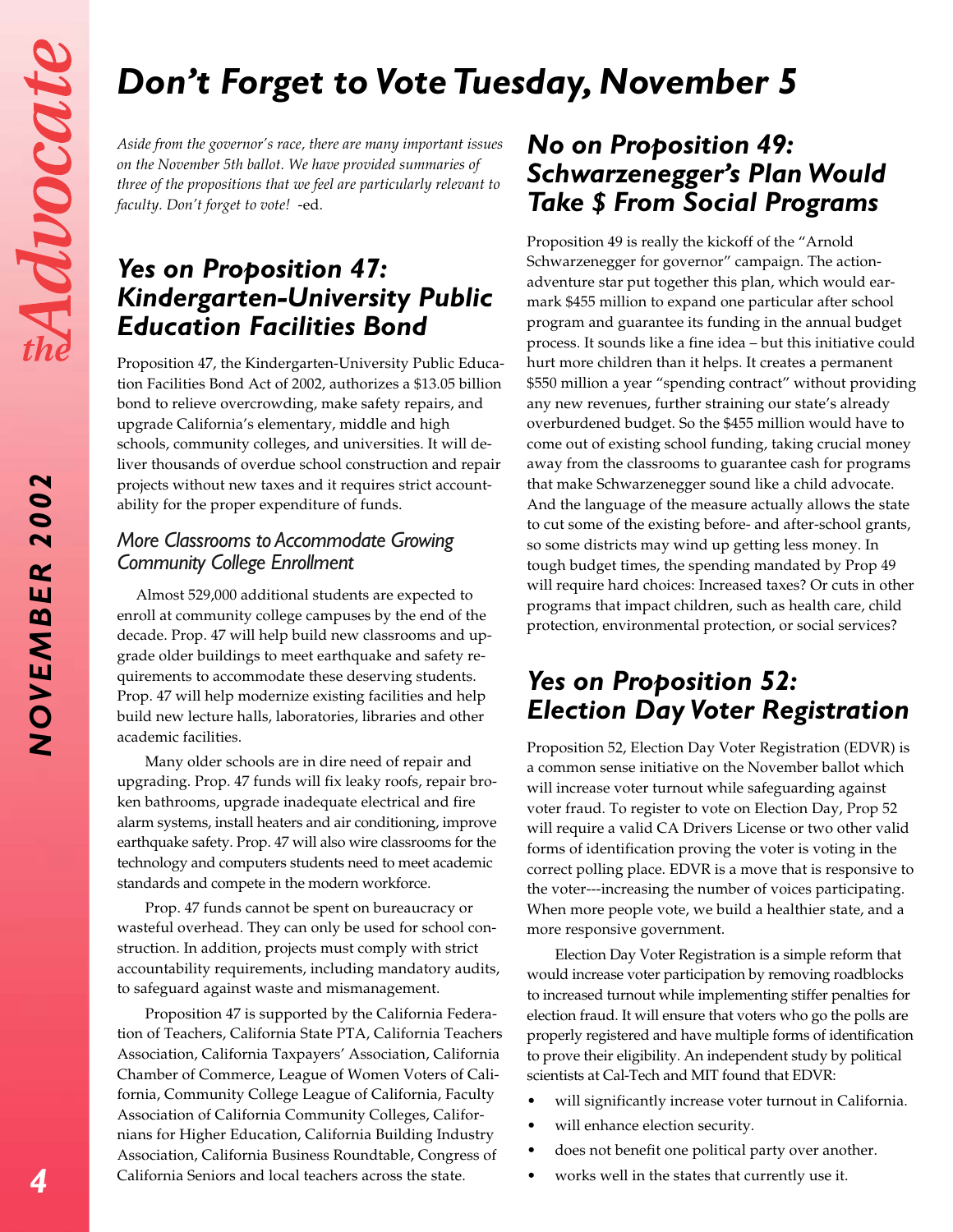# *New AFT 1493 Leaders Introduce Themselves*

*Three of our new AFT 1493 Executive Committee members-- Ernie Rodriguez, Vice President, and Teeka James and Yaping Li, CSM Chapter Co-Chairs--were asked to briefly introduce themselves to district faculty. Below are their introductions. Please feel free to contact them if you have any questions or concerns related to any union or academic issues.* -ed.

## *Teeka James CSM Chapter Co-Chair*

Before being hired full time at CSM in 1997, I taught English for five years part time in multiple districts in the Bay Area (including

ours). As CSM co-chapter chair, I hope to help improve communication in the union, ensuring all voices have their say.

I decided to get involved in the union because I wanted to stop being a Monday-morning quarterback for the union, and instead funnel my energy towards improving working conditions for part-time and full-time faculty. I have tremendous respect for unions and the debt we all owe to the hard-won fights of workers of the last two centuries: the eight-hour work day, the five-day work week, health benefits, paid vacations---so many things we consider ourselves entitled to today. As basic as these bottom lines seem, it always strikes me that, without vigilance, these rights can erode. Just think of how many of us already work seven days each week, schlepping home paperwork that non-teaching obligations prevented us from completing during the 45 or 50 hours we put in during the work week. Just think of how the State continues to cut back on our options for health insurance coverage, and how over half our colleagues aren't even provided with adequate health insurance, even though they contribute equally to the education of thousands of California community college students, albeit across multiple colleges.

Although I have not been active in a labor union before, I have worked with community activist organizations over the years, struggling for peace and social justice at home and abroad. As with movements for social change, a labor union is only as strong as its membership is united; I hope ours can continue to build strength as more diverse voices become involved.

## *Ernie Rodriguez Vice President*

I have been employed as a full-time faculty member in the District since 1971. I originally entered the District as an EOPS counselor at Cañada College. I have



also taught in the Psychology Department. Since 1981, I served as College Psychologist at Cañada and Coordinated the Office of Psychological Services and Psychological Disabilities programs. In this capacity, I founded the nationally recognized, award winning Stepping Stones program for young adults with psychological disabilities. Currently, I am working at the District Office on a special assignment to assist in developing a model for delivery of psychological services and services to students with psychological disabilities in the district. I have an M.A. in psychology from San Francisco State and Ph.D. in clinical psychology from the Wright Institute in Berkeley.

## *Yaping Li CSM Chapter Co-Chair*

I was hired as a full time Speech Communication instructor after working parttime at CSM and Skyline College. I have



served on many important committees: Governing Council, Scholarship Committee, Committee on Instruction, Enrollment Management Committee, tenure review committees and hiring committees. Through serving I have learned many important aspects of our district.

I decided to serve as Chapter Co-Chair for CSM because I strongly believe that AFT is a faculty union. It takes active participation from faculty to make our union strong. My goal is to help increase communication between faculty members and the Union and to act effectively as a liaison.

Lavoca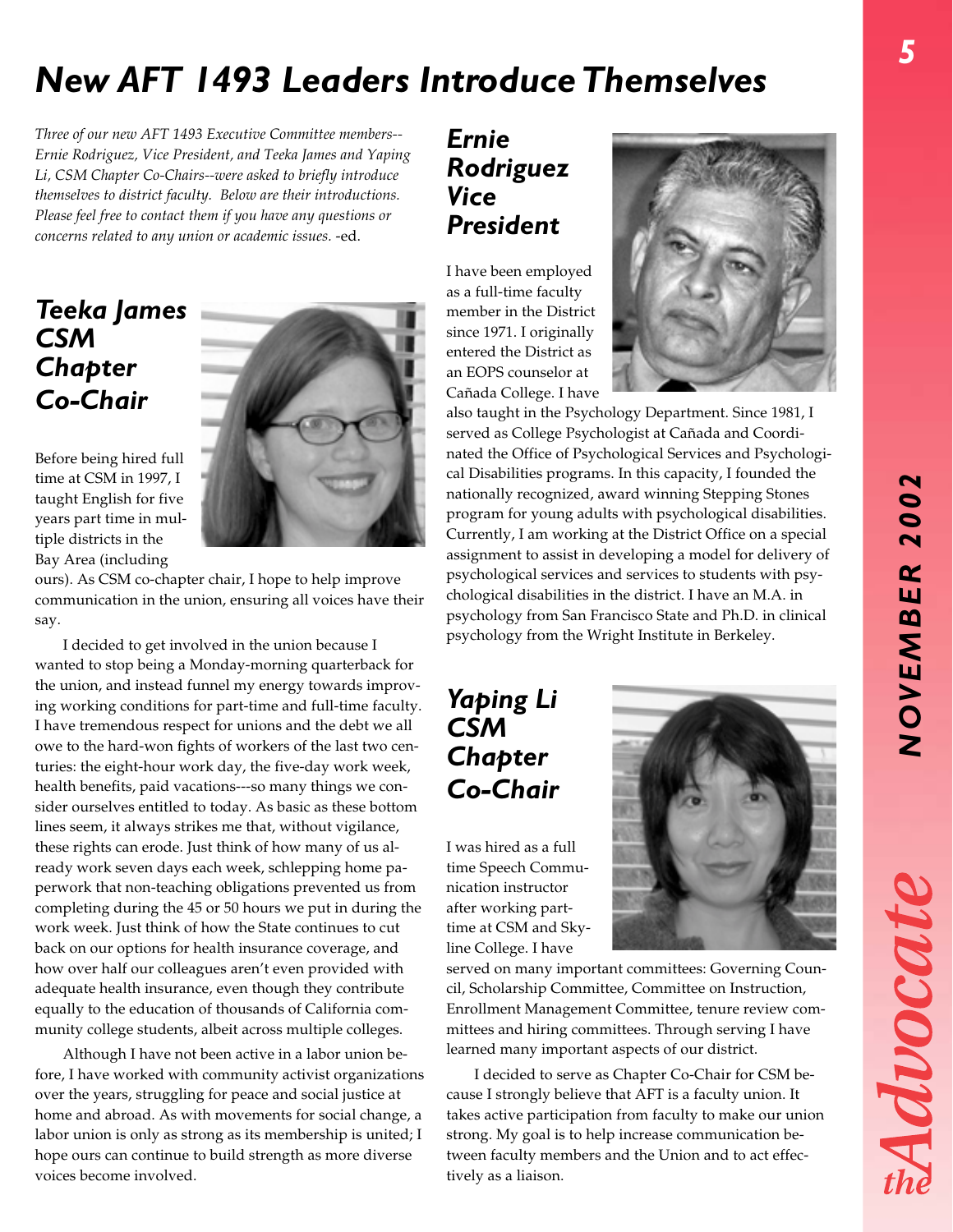*NOVEMBER 2002*

NOVEMBER 200

## *Why We Need a Single Payer Health Care System*

#### *continued from page 1*

utilization-review companies, lawyers, consultants, billing agencies, information management firms and so on.

"What we need," writes Angell "is a national singlepayer system that would eliminate unnecessary administrative costs, duplication and profits. In many ways, this would be tantamount to extending Medicare to the entire population. Medicare is, after all, a governmentfinanced single-payer system embedded within our private, market-based system. It's by far the most efficient part of our health-care system, with overhead costs of less than 3 percent, and it covers virtually everyone over the age of 65. Medicare is not perfect, but it's the most popular part of the American health-care system.

"Many people believe a single-payer system is a good idea, but that we can't afford it. The truth is that we can no longer afford not to have such a system. We now spend more than \$5,000 a year on health care for each American - more than twice the average of other advanced countries. But nearly half that amount is wasted. We now pay for health care in multiple ways through our paychecks, the prices of goods and services, taxes at all levels of government, and out-of-pocket fees. It makes more sense to pay only once, perhaps through a new tax on income earmarked for health care (in the same way Medicare is financed through payroll taxes).

"A single-payer system is not socialized medicine. Although a new national program - like Medicare would be publicly financed, the doctors and hospitals would not work for the government, but would remain private. Some fear onerous government regulations from a national payment system, but surely nothing could be more onerous for patients and providers than the multiple, intrusive regulations imposed on them by the private insurance industry today.

"We live in a country that tolerates enormous disparities in income, material possessions and social privilege. That may be inevitable in a free-market economy. But those disparities should not extend to essential services like education, clean water and air and protection from crime, all of which we already acknowledge are public responsibilities. The same should be true for medical care - particularly since we can well afford to provide it for everyone if we end the waste and profiteering of our market-based system."

## *Study Shows Single Payer System Makes Sense*

Professor Angell' s argument that we can, indeed, afford to pay for a single payer health care system is supported by the publication this past summer of a Harvard University study\* that found that government health spending in the U.S. was higher than in any other industri-

alized nation. The study found that the government funded 60% of U.S. healthcare costs—far higher than was previously thought to be the case. As one of the researchers put it: "We pay for national health insurance but don't get it."

Dr. David Himmelstein, co-author of the study, put it like this: "Our study shows that universal coverage is affordable—without a big tax increase. Government already spends nearly enough, but its spending it wrong. National health insurance doesn't mean spending more; it means spending wisely….By slashing bureaucracy and drug prices we could save enough to cover all of the uninsured and improve coverage for the rest of us."

## *Unions Now Support a Single Payer System*

The logic of the single-payer position is also starting to be understood by the U.S. labor movement. For example, on September 12, the Ohio AFL-CIO at its annual Convention unanimously passed a resolution\* calling for national health care. The resolution noted that "every person residing or employed in the United States is entitled, as a matter of right, to accessible, affordable and quality health care." The resolution then resolves, "that the Ohio AFL-CIO continues to work towards the establishment of a national health care plan that provides quality, affordable health coverage to all people by supporting House Concurrent resolution 99, directing Congress to enact legislation providing for access to comprehensive health care for all Americans."

In fact, this past August 6, the AFL-CIO Executive Council produced its own Statement on Health Care\*, which affirms: "The union movement believes that health care is a basic right. Now, as always, we are committed to the goal of universal coverage. Ultimately, there is no other way to avoid the recurring crises that leave millions uninsured, force millions more to forego needed treatments or receive them only at the expense of other basic life necessities, wreak havoc on families' economic and health security, fuel tensions in bargaining, and exacerbate the competitive disadvantages and uneven playing field confronting our employers."

The statement concludes eloquently: "The union movement must marshal its resources for a renewed all-out assault to end the current health care crisis and to put the nation on a course toward guaranteed accessible, affordable, high-quality care for all. There is no institution in America better suited or better able to take on this task."

The CFT has been on record in support of a single payer health care system for many years. I would like to see the CFT renew its commitment to a single payer system with a resolution modeled on the Ohio document, and then take this resolution to the next convention of the California Labor Federation. If the California AFL-CIO were to put all of its resources behind a single payer ballot initiative (much like the initiative that was on the California ballot in 1994, but then unfortunately minus the support of most of the organized California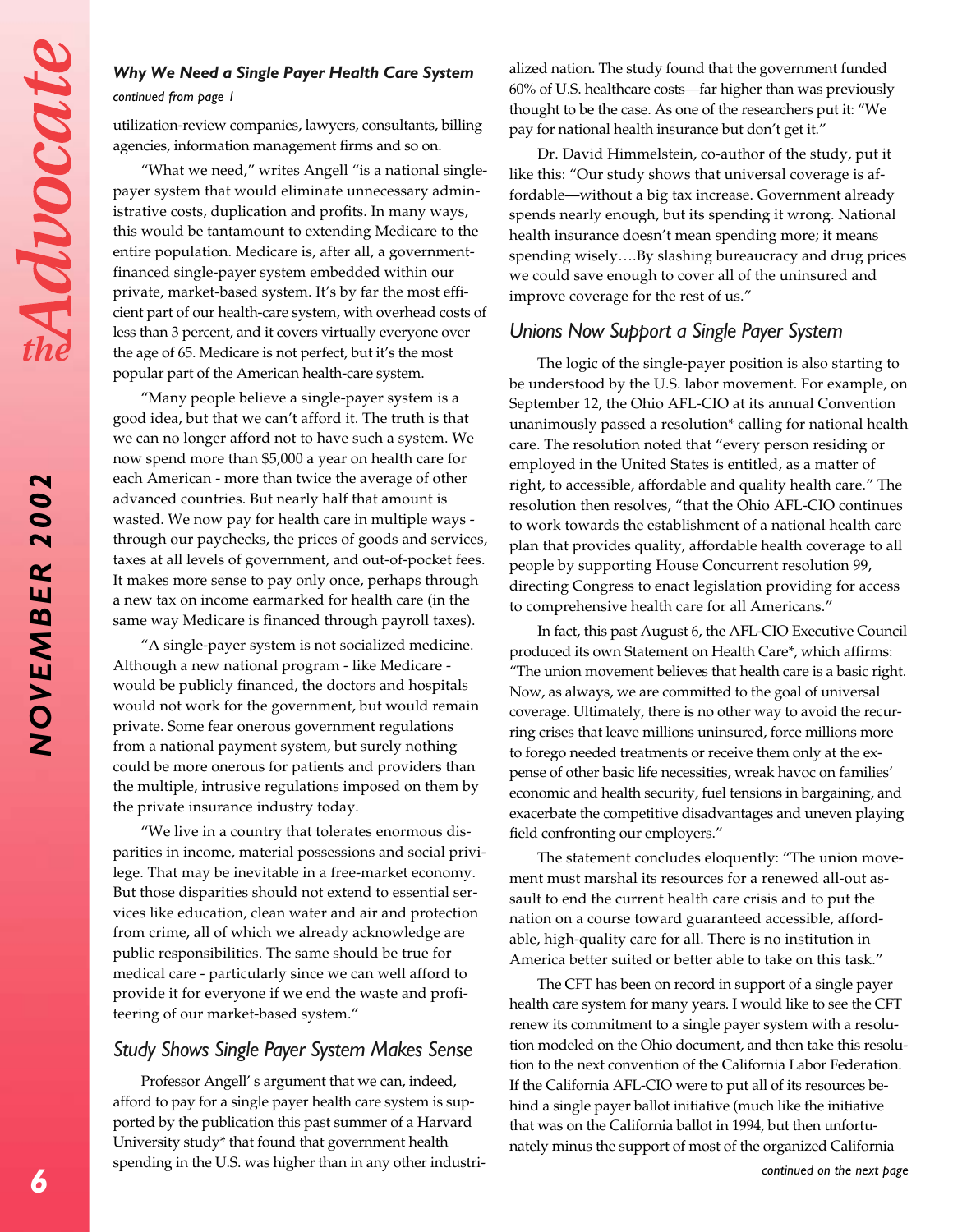Advocat

## *Did Chancellor's E-Mail Squash the Compressed Calendar?*

*A letter--reprinted below-- from two faculty members to the CSM Calendar Committee raises a question we thought should be brought to all faculty's attention.* -ed.

Dear CSM Calendar Committee members,

By now, you have probably seen the Chancellor's September 6 email message to all faculty and staff, in which he discusses the current status of the compressed calendar issue. Our sense from his note is that the issue has been left in limbo. Despite saying that a compressed calendar may have real potential for our District, he then says that he is putting further action and District-wide discussion of the issue on hold.

*Parity for Part-Timers: More Pay & Responsibilities continued from page 3*

tion in faculty planning and committee work would reduce stress on over-burdened full-time faculty and increase communication and collegiality in the departments. The increased pay should also improve part-timer morale, and in some cases reduce the stress and necessity associated with being a freeway flyer working two or more jobs. With a greater participation of part-timers in college affairs, they would be evaluated as full-timers are, including their professional contributions and efforts to keep current in their discipline. Furthermore, 100% pro-rata pay would eliminate any economic incentive for the district to over-rely on part-time faculty and therefore, would encourage the hiring of more full-timers and fewer part-timers.

Among the concerns expressed about adopting the goal of 100% parity is that some part-timers do not want to partake in added responsibilities. However, since parttimers teach a limited load, their non-teaching responsibilities would be proportionate to their teaching hours and therefore likely to be manageable. Furthermore, many

#### *Single Payer Health Care System*

#### *continued from the previous page*

labor movement), there is no doubt that California could become the first state in the nation to achieve a single payer health care system for all of its residents.

And think of all of the other kinds of things that AFT could then begin serious negotiations on, once the everincreasing costs of health care coverage were taken off the table forever!

\**The complete text of all of the publications cited in this article are available on the AFT 1493 website: aft1493.org*

We are concerned that this decision seems to have been made outside of the committee and then handed down from above, and that there is no clear timeline for resuming the committee's work.

Regardless of your particular position on the compressed calendar, if you are uncomfortable with the way in which this decision seems to have been made, and with the absence of any specific timeline for a "return to this challenging and demanding task," please let us know.

Thanks so much,

Anne Stafford David Laderman

part-timers are already showing their commitment to the college by performing a variety of non-teaching duties. Of course, there would need to be some flexibility to allow parttimers to contribute to their CCSF commitment without jeopardizing other essential outside obligations.

Another concern that is sometimes raised is that parttimers who are experts in their field or industry and who are valuable to the department may refuse to participate in non-teaching responsibilities. It is suggested that perhaps in such cases these instructors' professional contributions could be recognized in some other way. We are all professionals and should be encouraged to participate in the activities required to make CCSF the best possible educational experience.

*If you have any thoughts on this issue please, contact the AFT office at x 6491, or, better yet, send your thoughts to* The Advocate *editor, Eric Brenner at: brenner@smccd.net*

#### **CPFA Conference on: Defining the Professional Expectations of Part-time and Full-time Faculty**

**A Faculty Conference for Part-time and Full-time Faculty Leadership from Academic Senates and Faculty Unions, and Others Interested in the Highest Quality Future for the Calif. Community Colleges**

**De Anza College—November 16th, 9:30am to 4pm**

**Morning Session: A Discussion of the Academic and Professional Issues Raised by Defining Parity of Fulltime and Part-time Faculty Work.**

**Afternoon Session: A More Concrete Discussion of Issues Raised by Current Education Code and Budget Structures**

**Early registration Fee: \$20.00 by Nov. 5—\$25 at door (831) 336-0940**